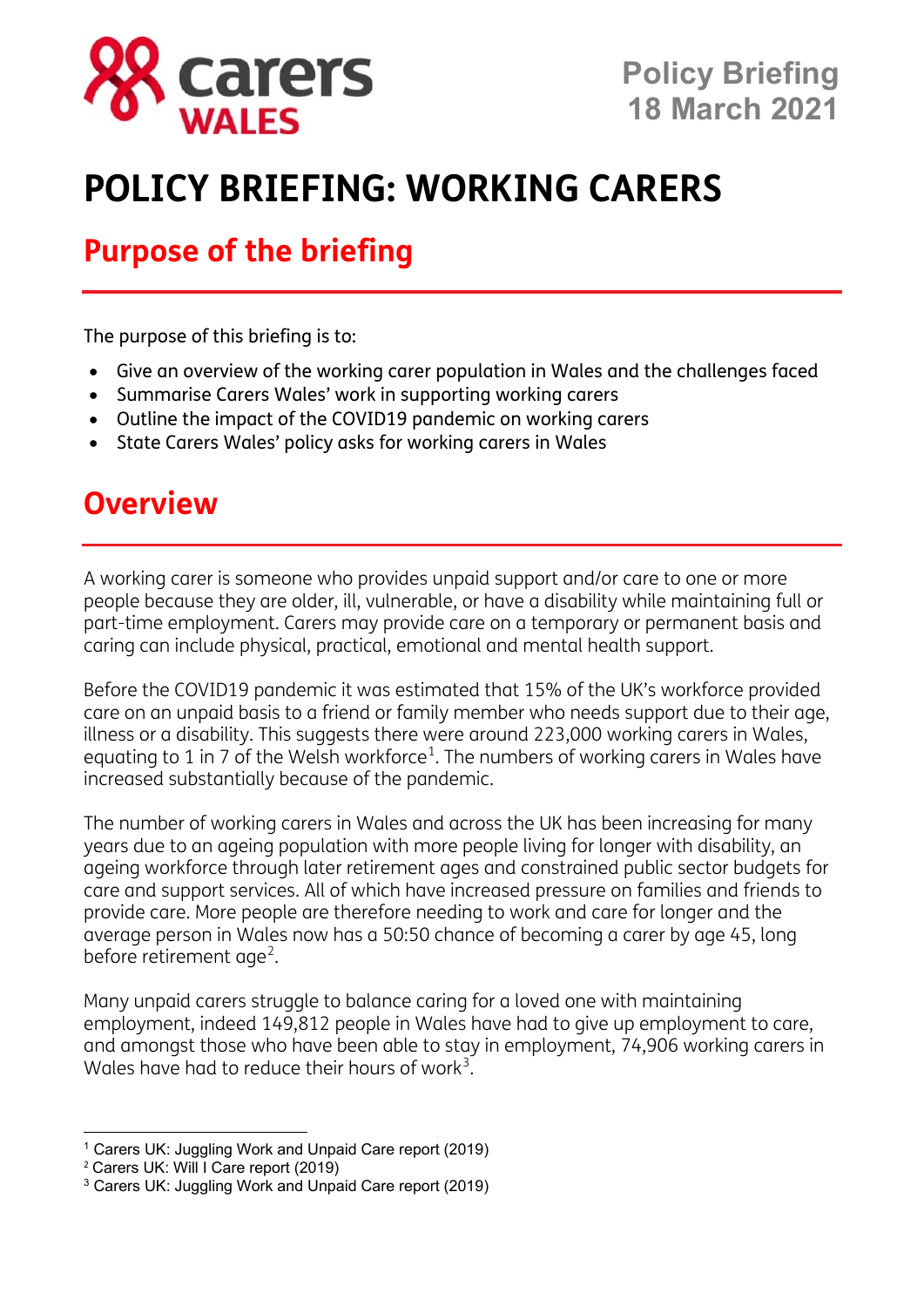

Across the UK, research has shown that only two fifths of working carers believe their employer is 'carer-friendly'<sup>[4](#page-1-0)</sup>.

### **Carers Wales' Support for Working Carers**

Carers and employment is a core stream of Carers UK's work and has been for decades dating back to the early 1990s. Our primary objective has been to ensure that carers are able to maintain employment for as long as possible, whilst also working with employers to look at the business benefits of supporting carers and seeking out good practice where we find it. We continue to work with our colleagues across the globe to understand better their policies for working carers and we use this evidence in our research and lobbying work with governments, policy makers and service providers.

Against a backdrop where demographic and other factors are contributing to an increasing proportion of the workforce taking on caring responsibilities, our research<sup>[5](#page-1-1)</sup> has shown that, if unsupported, caring for as little as 5 hours a week can impact on a carer's ability to work, with those caring for 10 hours experiencing a significant effect. A 2019 Carers UK survey<sup>[6](#page-1-2)</sup> found, even among carers continuing to work the same hours, 1 in 6 said their job had been negatively affected by caring, including through increased stress and tiredness. The consequences of not addressing support for carers at work negatively impacts both the employee and the employer.

We have been proactive in our work to address this. Since 2009 we have run 'Employers for Carers'. Employers for Carers (EfC) is a scheme that supports employers who have made a commitment to supporting carers in their workforce. Members include local authorities, corporates, universities and Governments. EfC's mission is to show the benefits of retaining carers in the workforce by adopting practices in order to better support carers. In 2018 we launched the Wales Hub of Employers for Carers. We provide employers with the bilingual tools they need to enable employees to manage their work and caring commitments. This includes:

- Raising awareness of caring and caring issues in the workplace
- Reviewing and 'carer proofing' current policies and practice
- Identifying and engaging with carers in the workplace
- Developing, supporting and managing staff carer networks
- Training and supporting line managers to implement carer friendly policies

To find out more about the scheme please see the **Employers for Carers Wales website.** 

(2016)

<span id="page-1-1"></span><span id="page-1-0"></span><sup>4</sup> University of Sheffield: Supporting Working Carers: how employers and employees can benefit (2020) <sup>5</sup> Age UK and Carers UK: Walking the tightrope: The challenges of combining work and care in later life

<span id="page-1-2"></span> $6$  Carers UK: State of Caring 2019 (2019)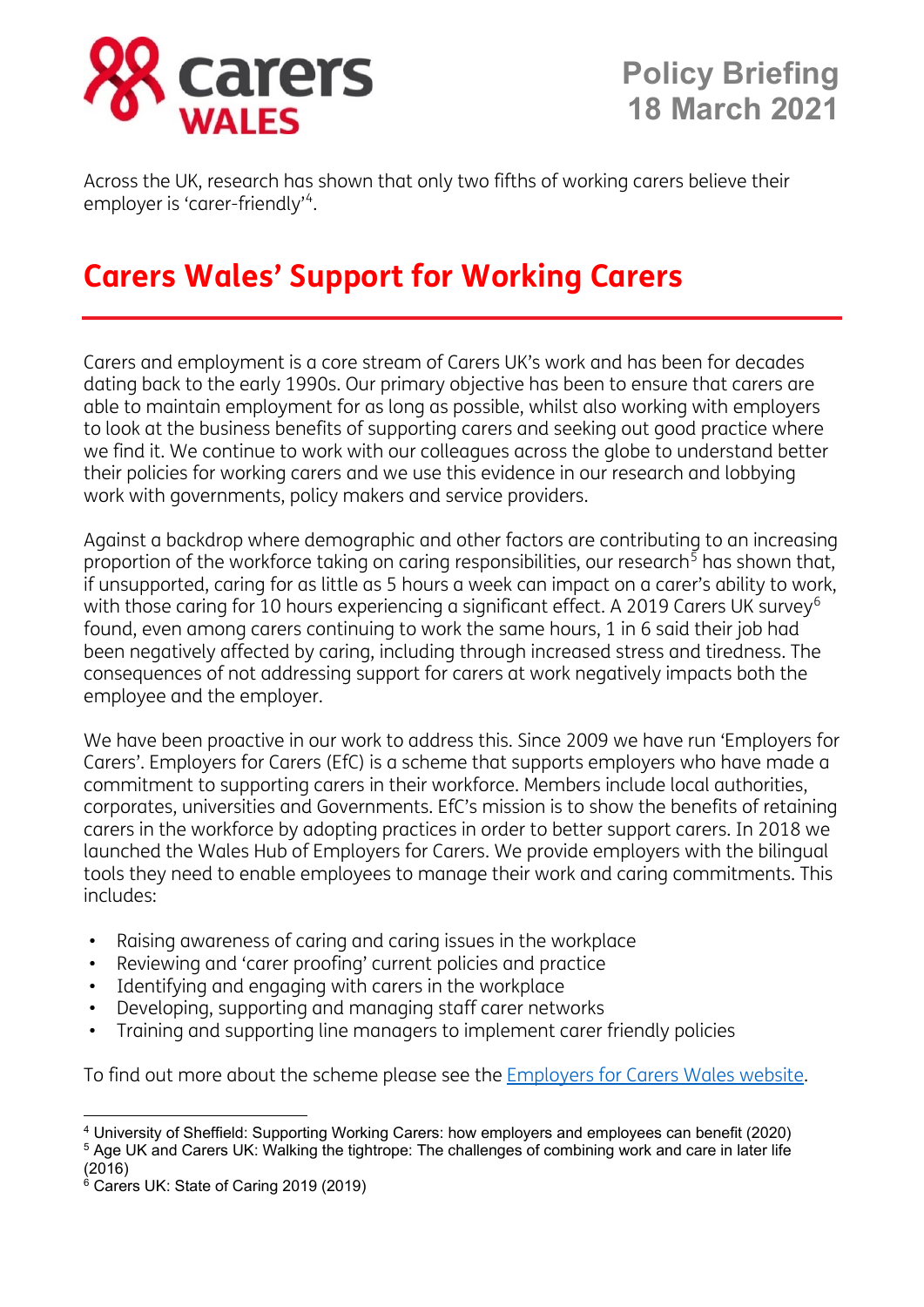

By supporting carers in their workforce, employers can increase staff resilience, productivity and performance. Research that drew upon the views of over 200 employers<sup>[7](#page-2-0)</sup> found that rather than compromising business objectives, recognising and supporting carers in the workplace helps attract and retain employees, increases resilience and productivity, reduces stress and absenteeism and improves people management and staff morale.

Since 2019, we have also run our 'Carer Confident' benchmarking scheme which assists employers to build a supportive and inclusive workplace for staff who are, or will become, carers and to make the most of the talents that carers can bring to the workplace. Carer Confident seeks to recognise employers who achieve this, and to inspire others to follow suit. Certificates of achievement are presented to employers who demonstrate that they have built an inclusive workplace where carers are recognised, respected and supported.

Building on our expertise in working with employers, since 2020 Welsh Government has funded the Carers Wales Working Carers Project. The project provides free 'carerawareness' sessions to employers and employment support services, works with carers to support them to become workplace carer champions and/or establish carers peer-support networks and will shortly be launching a Guide for Working Carers. This guide will provide practical advice to support working carers to have a better experience in employment. This will be supplemented by a new Working Carers Hub on the Carers Wales website hosting a variety of information and resources to support working carers.

### **Impact of the pandemic**

Due to the COVID-19 pandemic, one in ten workers in the UK have started providing unpaid care to a vulnerable person. This has meant there are 2.8 million extra workers juggling work and unpaid care since the pandemic began $^8$  $^8$ , bringing the total estimated number of working carers across the UK to over 7 million. At the same time many are having their employment interrupted. Carers UK research suggests 9% of carers have had to give up work and 11% have had to reduce their hours, in order to juggle work and care as a consequence of the pandemic $9$ .

<span id="page-2-0"></span><sup>7</sup> HM Government, Employers for Carers and Carers UK: Supporting Working Carers: The Benefits to Families, Business and the Economy, Final Report of the Carers in Employment Task and Finish Group (2013). This includes evidence from over 200 employers of the business benefits of supporting carers in the workplace.

<span id="page-2-1"></span><sup>&</sup>lt;sup>8</sup> Carers UK: Carers Week 2020 Research Report The rise in the number of unpaid carers during the coronavirus (COVID-19) outbreak (2020)

<span id="page-2-2"></span><sup>9</sup> Carers UK: Supporting working carers in COVID-19: response and reflections Employer survey report (2020)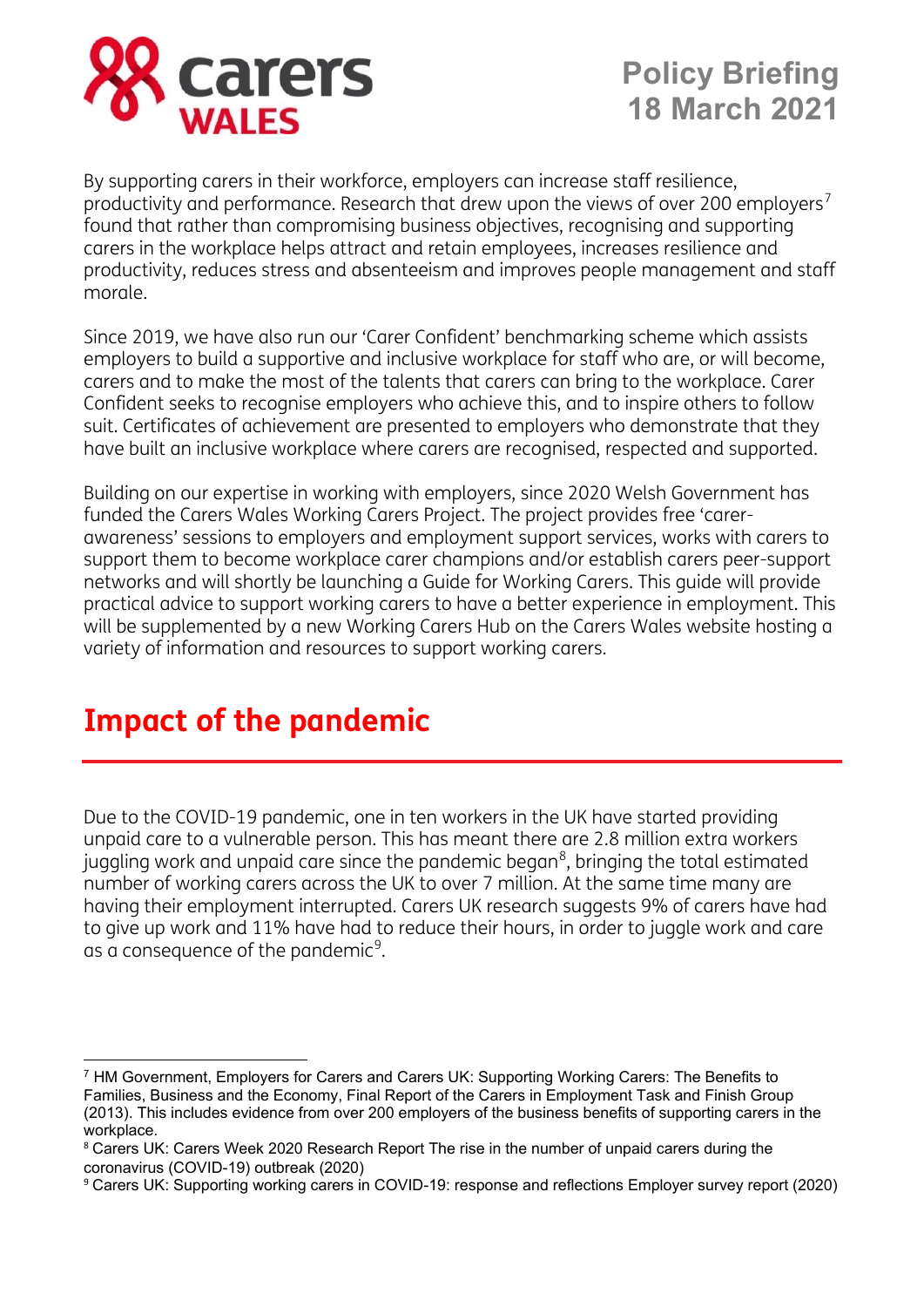

Research<sup>[10](#page-3-0)</sup> published in November 2020 found unpaid carers in Wales had saved the Welsh NHS and other statutory services £8.4 billion over the course of the pandemic (for the eight months up to that point), equivalent to £33 million every single day by providing care.

A survey of EfC members, conducted between July and September 2020, highlighted good practice by employers in supporting working carers during the pandemic<sup>[11](#page-3-1)</sup>. EfC members have reported an increase in requests for flexible working arrangements and leave to accommodate caring responsibilities since the pandemic began, along with growing take up of health and wellbeing support. 75% said they had offered additional flexible working arrangements for carers, while additional leave for carers had been offered by 42% of the employers. EfC members have taken a number of other initiatives to support working carers through the pandemic, including visible carer-focused communications and greater championing of carer support in the workplace, specific guidance for line managers to understand the needs of carers in their team and innovative uses of technology to enhance communication with employees.

Encouragingly, 37% of respondents felt their organisations had learned new practical lessons that would help them support working carers in the future, while around a half (49%) said their organisations had developed, or had plans to develop, additional organisational policies or procedures as a result of the pandemic. Employers suggested these could focus on new policies for remote working, introducing carers leave or creating carers policies.

## **Challenges faced by working carers**

Research by the University of Sheffield found 44% of working carers struggle to combine their paid employment with their caring role, with 30% of working carers having reduced their hours and 36% having refused a job offer or promotion, or decided against applying for a job in the first place, because of their caring responsibilities<sup>12</sup>. A Carers UK survey found of those who had given up work or reduced their hours, 2 in 5 were around £10- 20,000 per year worse off. Carers can find themselves rapidly using up savings and may find it particularly difficult to re-enter employment in their 50s or 60s.

Sadly, we know the situation is very similar in Wales, with close to 75,000 carers feeling they must cut back their hours at work to be able to continue to care for a loved one<sup>[13](#page-3-3)</sup>. Too many carers feel their career and employment will have to be curtailed to perform duties such as picking up medication for the person they care for, taking them to appointments and responding to emergencies or rapidly changing needs.

<span id="page-3-0"></span><sup>&</sup>lt;sup>10</sup> Carers Wales: Unpaid carers in Wales have saved £33 million every day of the pandemic (2020)

<span id="page-3-1"></span><sup>11</sup> Carers UK: Supporting working carers in COVID-19: response and reflections Employer survey report (2020)

<span id="page-3-2"></span> $12$  University of Sheffield: Supporting Working Carers: how employers and employees can benefit (2020)

<span id="page-3-3"></span><sup>13</sup> Carers UK: Juggling Work and Unpaid Care report (2019)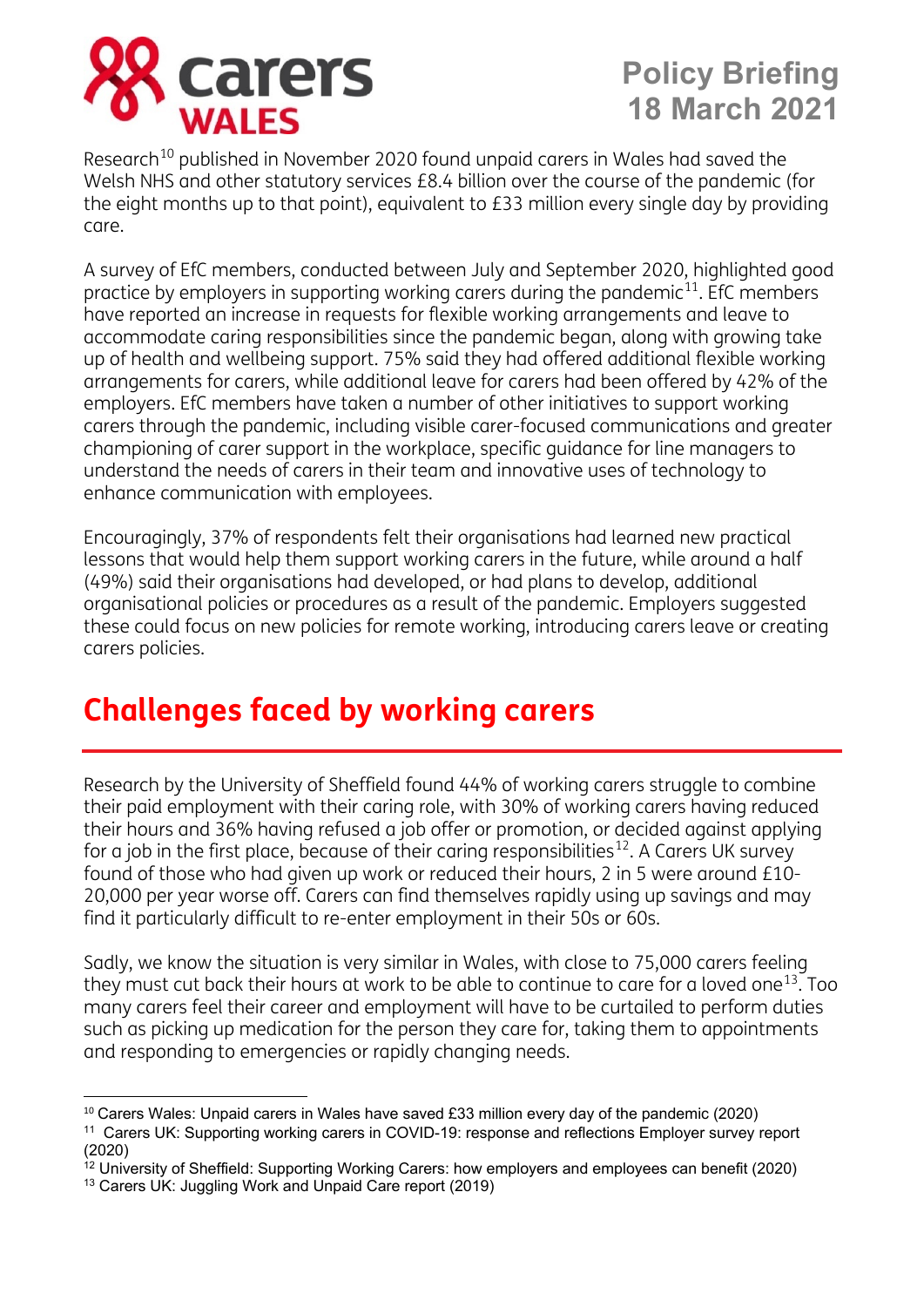

Unpaid carers are 7 times more likely to feel lonely than the general population, and levels of anxiety among carers in Wales are nearly twice as high as the general Welsh population<sup>[14](#page-4-0)</sup>. For many carers work can be a welcome break from their caring role, enabling them to socialise and pursue their own aspirations while alleviating financial worries. Research for Carers Week in 2019[15](#page-4-1) showed carers juggling paid work with caring reported higher life satisfaction and a feeling that the things they did were worthwhile compared to carers who were not in employment, though on both measures working carers were still less satisfied than the general population.

Carers who are given information and advice relating to their caring role are more likely to achieve positive wellbeing goals and personal outcomes as defined in the Social Services and Well-being (Wales) Act 2014. Carers who can access help and informal support early in their caring journey are less likely to need extensive formal support later on, while missing out on information can exacerbate financial hardship, poor physical and mental health and impede participation in employment and personal interests. Despite being a legal requirement of the 2014 Act, only 38% of carers who participated in the 2020 Track The Act survey by Carers Wales<sup>[16](#page-4-2)</sup> said they had received information to help them care, a decline of 7% on the previous year. Working carers appear to be more likely to receive information to support their caring role, as only 32% of carers of working age who were not in employment said that they had received information, suggesting employers may be a useful conduit of information to carers.

The potential for employers to assist efforts to identify carers and provide them with information has been demonstrated by EfC employers, 76% of whom say they have signposted their employees to online information on caring, while 65% had promoted services from carers organisations. Steps must be taken by employers to assure working carers there will be no negative implications for them if they identify as a carer, that they will have access to meaningful support or adjustments to help them balance their responsibilities and that carers will not have to explain their situation again and again to different parts of their organisation.

Carer entitlements in the workplace will always be a necessity if we are to ensure carers can continue providing care safely while looking after their own wellbeing. While statutory and third sector services for carers must be bolstered, carer friendly workplace policies are essential in enabling carers to access outside services, while a situation where carers struggle to remain in employment puts additional pressure on community services and ultimately on the vulnerable people they care for.

Supporting carers in employment is also a prerequisite of advancing gender equality in Wales. With women having a 50/50 chance of providing care by age 42, and men by 50, policies to support working carers have a gender positive effect<sup>[17](#page-4-3)</sup>.

<span id="page-4-0"></span><sup>14</sup> Carers UK: Getting Carers Connected: Research Summary Carers Week 2019 (2019)  $15$  ibid

<span id="page-4-2"></span><span id="page-4-1"></span><sup>16</sup> Carers Wales: Track the Act Briefing 5 (2020)

<span id="page-4-3"></span><sup>17</sup> Carers UK: Will I Care (2019)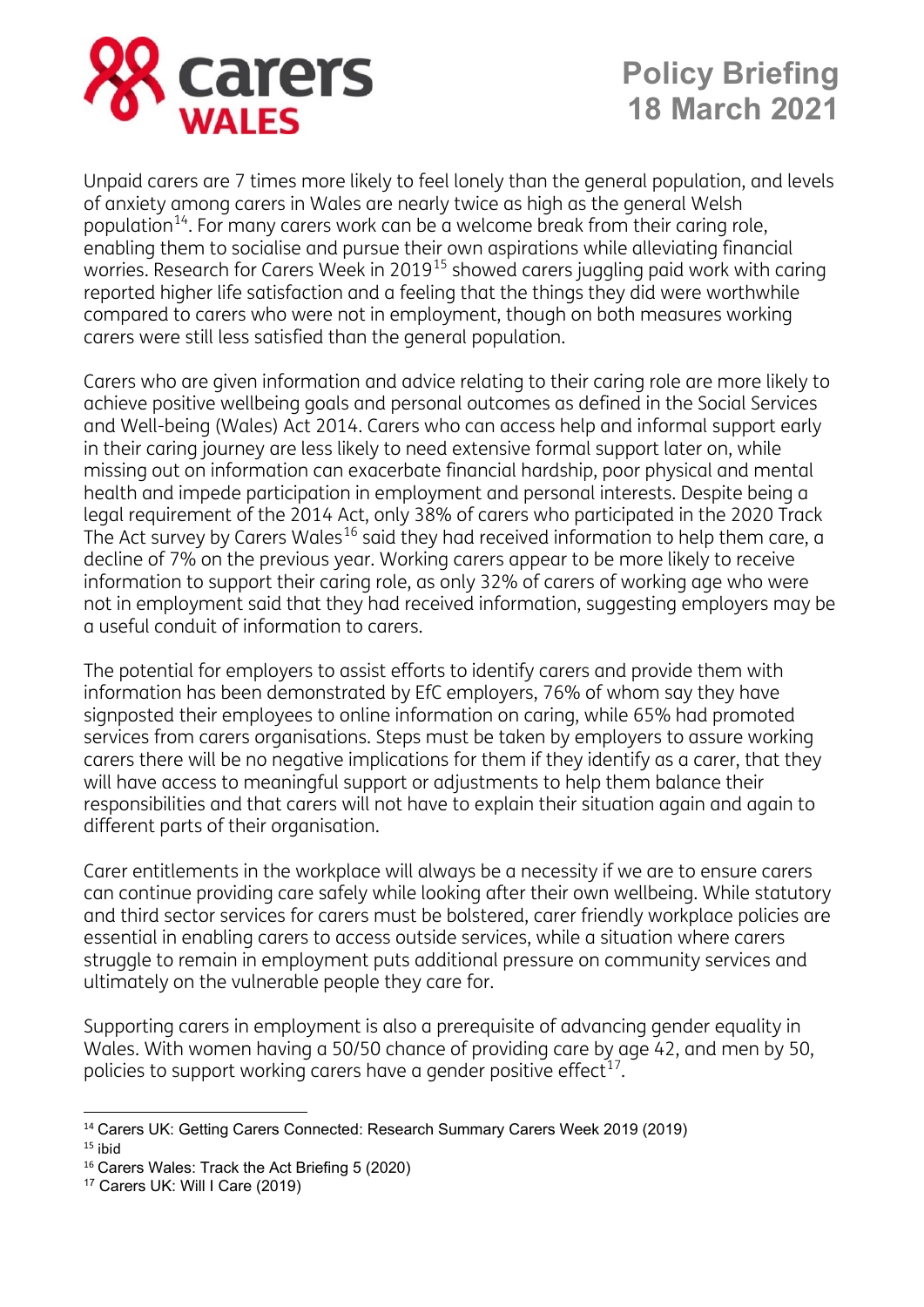

### **Policy Context**

A study by the London School of Economics<sup>[18](#page-5-0)</sup> estimated that in England alone the public expenditure costs of carers being unable to continue in work to be £1.3 billion a year considering lost tax revenues and carers benefit payments. Building upon this, analysis by Age UK $^{19}$  $^{19}$  $^{19}$  estimated the cost to be £5.3 billion a year to the economy due to lost earnings and tax revenues as well as additional benefit payments. Notwithstanding the moral and social imperative to support working carers, it is clearly critical from an economic standpoint that working carers are supported to remain in employment.

Like all employees, working carers have statutory rights, such as to make a statutory request for flexible working when they have worked for the same employer for six months, set out in UK legislation. Employees may also have contractual rights at the discretion of their employer that go further. Specific protections for carers can be found in the Equality Act 2010 that says employers must not treat carers less favourably than those without caring responsibilities<sup>[20](#page-5-2)</sup>.

While employment law is a policy area reserved to the UK Government, the Social Services and Well-being (Wales) Act 2014 passed by the then-Welsh Assembly commits to support carers to continue in employment.

In 2018 the Welsh Government established a Fair Work Commission to examine how the Welsh Government could improve the world of work within Wales. The Welsh Government accepted the Commission's recommendation that promoting "fair work" should be a responsibility of all Ministers and officials, which it defined as including flexibility at work to support people to remain in employment alongside efforts to create inclusive working environments. The Commission made a series of recommendations relating to areas of Welsh Government competence derived from legislation including the Well-being of Future Generations (Wales) Act 2014, the Equality Act 2011 and the Government of Wales Act 2006[21.](#page-5-3)

We similarly believe there is much the Welsh Government can do within its areas of devolved competence to improve the employment experience of working carers.

In December 2020 the Welsh Government published its draft National Action Plan for Carers<sup>[22](#page-5-4)</sup>, proposing four national priorities to quide support for unpaid carers in Wales. One of the priorities is to "support carers in education and the workplace" as part of a wider stated aim to ensure carers can have a life alongside caring.

<span id="page-5-0"></span><sup>&</sup>lt;sup>18</sup> Dr Linda Pickard: Public expenditure costs of carers leaving employment (2013)

<span id="page-5-1"></span><sup>&</sup>lt;sup>19</sup> Estimation of the financial impact of leaving work due to caring responsibilities. Age UK (2012)

<span id="page-5-2"></span><sup>20</sup> Carers Wales: Looking After Someone 2020/21 (2020)

<span id="page-5-3"></span><sup>21</sup> Fair Work Wales: Report of the Fair Work Commission (2019)

<span id="page-5-4"></span><sup>22</sup> Welsh Government: Carers' National Plan for Wales Consultation (2020)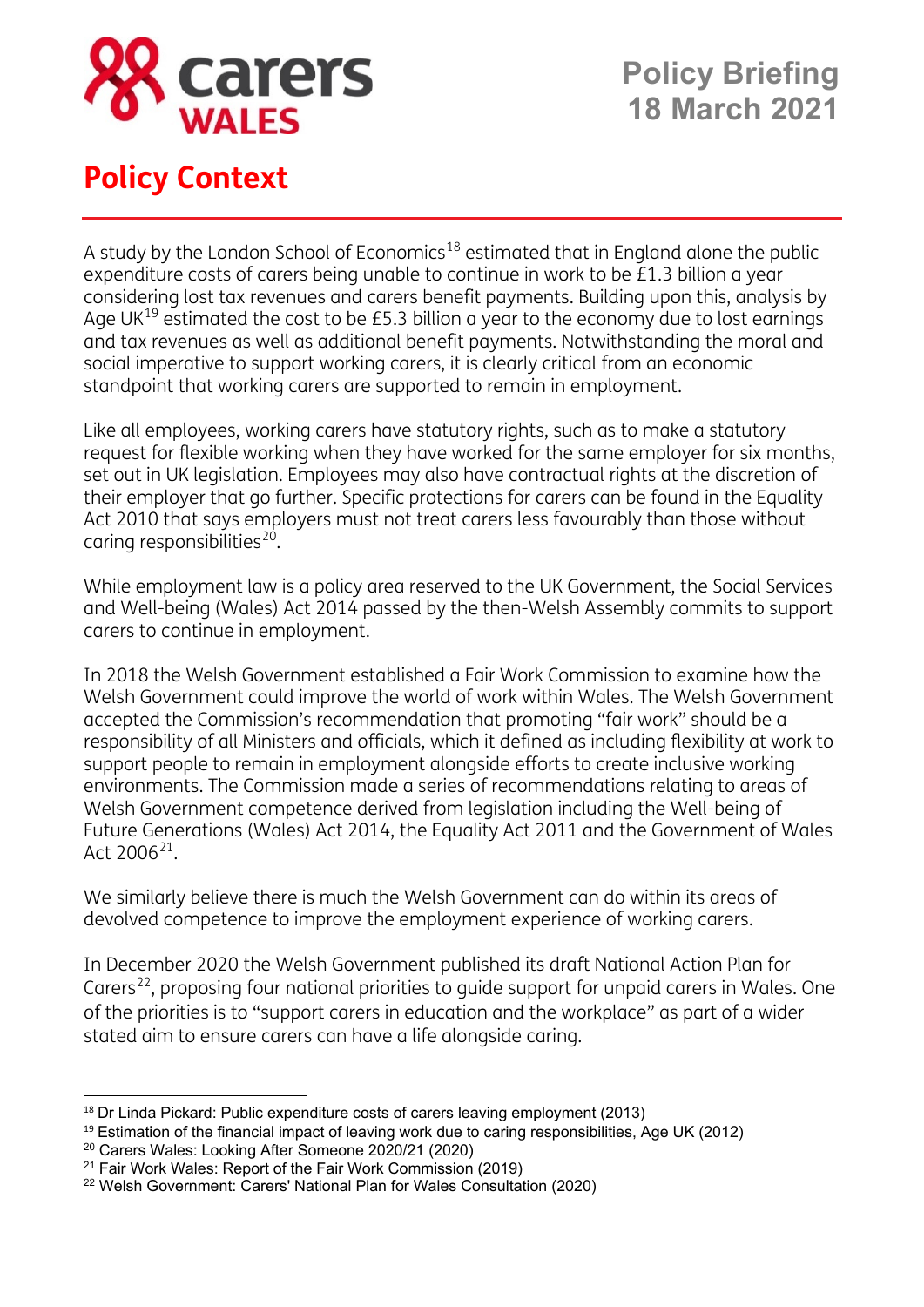

Though employment law is not a policy area devolved to Wales, we agree with the position taken by the Fair Work Commission that the Welsh Government must utilise the policy levers it does have in connected areas to improve employment conditions in Wales and use its influence to lobby the UK Government to legislate for fairer working practices in reserved areas<sup>[23](#page-6-0)</sup>

In February 2021 the Welsh Government launched a consultation on the draft Social Partnership and Public Procurement (Wales) Bill, beginning the process to enshrine many of the recommendations of the Fair Work Commission into law.

As of November 2020, unpaid carers in Wales had saved the Welsh NHS £8.4 billion over the course of the pandemic<sup>[24](#page-6-1)</sup>, equivalent to £33 million every single day by providing care.

Support for working carers must be a public policy priority as failure to take steps to support carers to balance employment and their caring role while looking after their own wellbeing would place substantial additional costs and strain upon the health and social care system in Wales.

#### **Working flexibly and remotely**

All employees have the right to make a statutory request for flexible working after being with the same employer for six months, though only one request can be made in any 12 month period. Non-statutory requests can be made, but there are no set procedures regarding this. Flexible working includes practices such as flexi-time, job sharing, remote working, compressed hours and temporary breaks from work. Flexible working supports carers to manage their caring responsibilities alongside employment.

*"I work full time, Monday to Friday (37.5 hours a week) and have flexi time which means I can work between 7am and 6pm. It really does help with my caring"*

Our polling shows 82% of the Welsh public would like employers to offer carers flexible working<sup>[25](#page-6-2)</sup>. Regrettably, a 2016 survey by the Equality and Human Rights Commission revealed Welsh employers lag behind England and Scotland in offering flexible working, with 10% of Welsh employers offering no flexible working at all, compared to 4% in England and 3% in Scotland<sup>[26](#page-6-3)</sup>. A 2018 report by the Welsh Assembly Equality, Local Government and Communities Committee "Work it out: Parenting and Employment in Wales"[27](#page-6-4) called for more action from the Welsh Government to expand flexible working in Wales.

<span id="page-6-0"></span><sup>23</sup> Fair Work Wales: Report of the Fair Work Commission (2019)

<span id="page-6-1"></span> $24$  Carers Wales: Unpaid carers in Wales have saved £33 million every day of the pandemic (2020)

<span id="page-6-2"></span><sup>25</sup> Carers UK: Juggling Work and Unpaid Care report (2019)

<span id="page-6-3"></span><sup>&</sup>lt;sup>26</sup> EHRC: Pregnancy and maternity-related discrimination: summary of key findings (2016)

<span id="page-6-4"></span><sup>&</sup>lt;sup>27</sup> National Assembly for Wales Equality, Local Government and Communities Committee Work it out: parenting and employment in Wales (2018)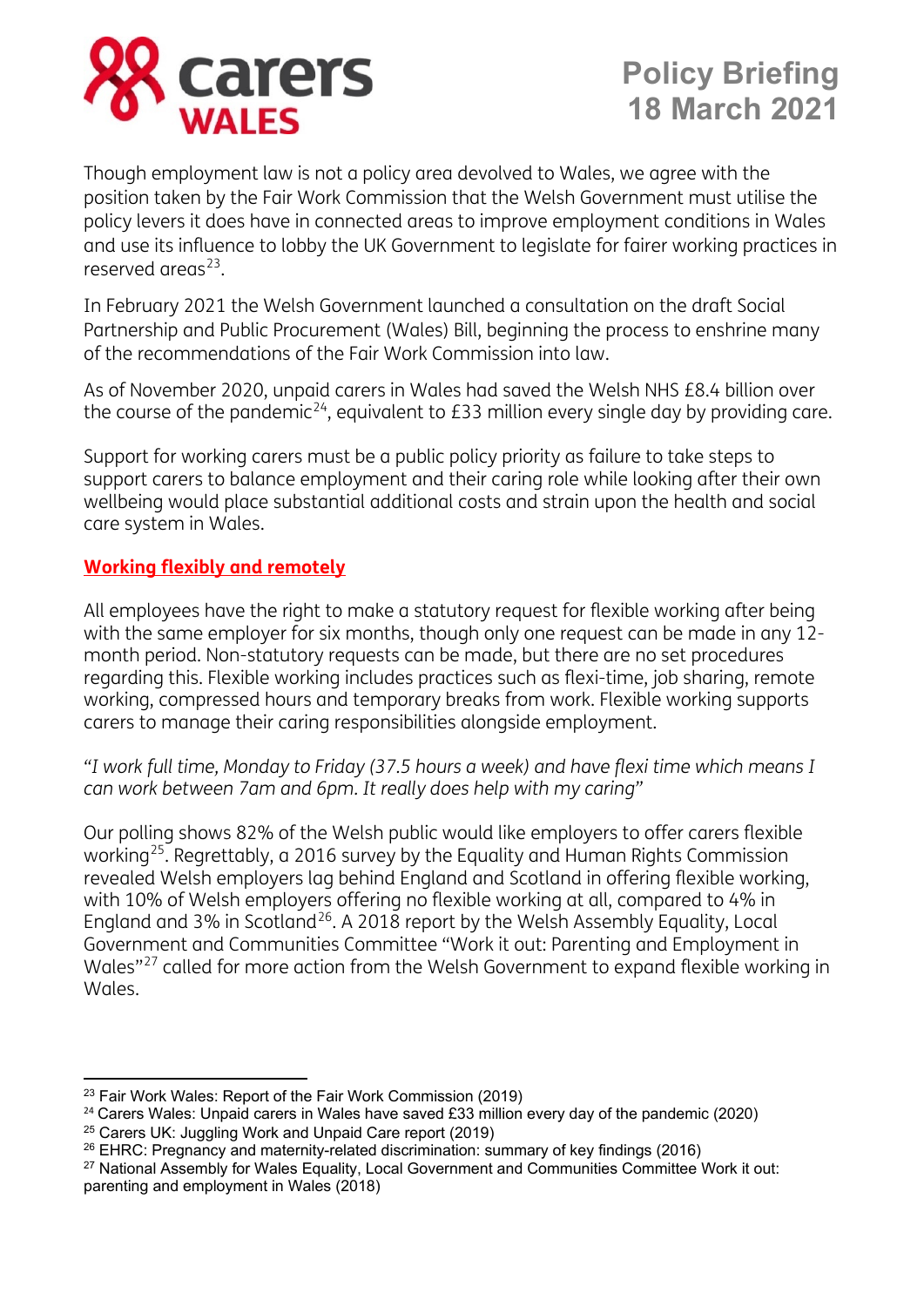

The Welsh Government has stated it would like to have 30% of workers in Wales working remotely on a regular basis over the long term, to promote flexibility in employment and reduce the monetary and environmental costs of commuting. Seeking to embed changes to working patterns seen during the pandemic, the Welsh Government has stated its aim of working in partnership with stakeholders across the private, public and third sectors to support a greater shift to remote working, informed by fair work principles and worker voice $^{28}$  $^{28}$  $^{28}$ .

Action to facilitate increased opportunities for remote working is clearly needed as while Cardiff University analysis [29](#page-7-1) found that in May 2020 35% of workers in Wales were working remotely at least in part (compared to only 14% who regularly did so before the pandemic), Wales has the lowest proportion of jobs that can be done from home of any UK nation, taking into account the industry and occupation profile of the Welsh economy.

#### **Leave for Carers**

Carers UK research has found that 74,906 working carers<sup>[30](#page-7-2)</sup> in Wales have had to reduce their hours at work to provide care. People age 45+ are more likely to have given up work to care<sup>31</sup>, consistent with the age that people are most likely to take on caring responsibilities and when people are most at risk of leaving the labour market early with detrimental consequences for their financial security in retirement. Carers in this situation may rapidly deplete their savings and may be pushed into debt as a result. Dedicated leave arrangement for carers can make a big difference. 40% of carers who had given up work to care surveyed by Carers UK said dedicated leave for carers would have helped them stay in employment for longer, and 50% of carers said it would have made it easier to return to work after a break to care  $32$ .

*"My retirement plans will be brought forward because of my caring role and responsibilities"* 

*"I'm aware of certain [workplace] policies but they are all heavily weighted towards care for children. There should definitely be a more defined policy for carers in general."*

While existing emergency leave provisions may be adequate in some situations, emergency leave is often not suitable as it cannot be used for a planned situation, such as caring for someone after a scheduled operation, while its short term nature means it cannot be used to care for someone in the weeks and months following a sudden change in needs, such as if a loved one experiences a stroke.

<span id="page-7-4"></span><sup>32</sup> ibid

<span id="page-7-0"></span><sup>28</sup> Welsh Government: Written Statement: Embedding Remote Working (2020)

<span id="page-7-1"></span><sup>&</sup>lt;sup>29</sup> Covid-19 and the Welsh economy: Working from home-Wales Fiscal Analysis Briefing (2020)

<span id="page-7-2"></span><sup>30</sup> Carers UK: Juggling Work and Unpaid Care report (2019)

<span id="page-7-3"></span><sup>&</sup>lt;sup>31</sup> Carers UK: Response to UK Government Carers Leave consultation (2020)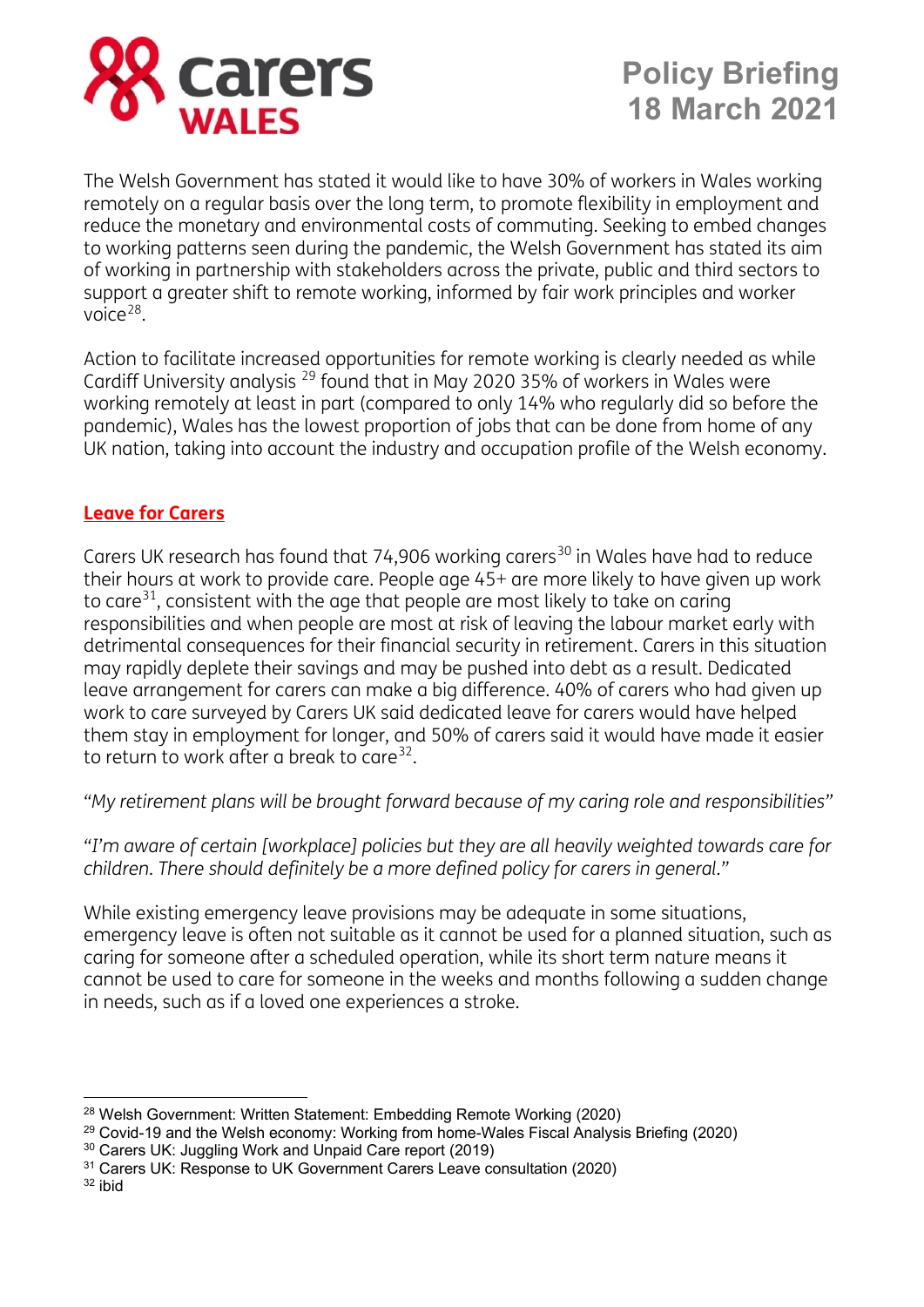

In 2020 the UK Government launched a consultation on creating a right to 5 days unpaid Carers Leave. While we support this proposal, we do not believe it goes far enough to meet the needs of working carers. Evidence further shows that more generous Carers Leave entitlements are not abused. Centrica, an Employers for Carers member, has found carers use on average only 3.4 days per annum of paid Carers Leave<sup>[33](#page-8-0)</sup>. Without carers leave, working carers can quickly use up their annual leave entitlements leaving them without a break all year. Carers Leave is particularly needed as well in the case of parents caring for a disabled child who lose their entitlement to parental leave when the child turns 18. 76% of the public have been found to support paid Carers Leave<sup>[34](#page-8-1)</sup> demonstrating wide support for this proposal.

#### **Carer Confident Workplaces**

The public values employers who support carers. In 2019 84% of the Welsh public felt an understanding employer would be important to them if they were working carers<sup>[35](#page-8-2)</sup>.

During the pandemic, Employers for Carers members have demonstrated how to support working carers, actively promoting specialist sources of advice and support for carers, organising virtual carers networks amongst employees and supporting carers to deal with increases in their caring responsibilities.

For many working carers, a Carers Passport can significantly improve their experience at work. A Carers Passport in the workplace is a simple method for discussing and documenting the flexibility a working carer may need<sup>[36](#page-8-3)</sup>. It enables carers to avoid having to explain their situation every time a staff member moves, or their line manager changes. By facilitating easier, earlier conversations with line managers, employers benefit from increased productivity, employee wellbeing and ultimately staff retention. Carers Passport schemes can be integrated into wider staff wellbeing practices, but they are most effective when they are championed by senior leaders within the organisation and supported by case studies that demonstrate their usefulness and the meaningful support carers can access as a result.

*"I feel very lucky to have moved jobs when I did as in my previous role they weren't carer aware. You have to be confident that your manager understands and is aware of your situation."*

*"I think every workplace should have a carer awareness campaign."*

The Welsh Government has committed itself to support a fair work agenda in Wales that encourages inclusive working environments with opportunities for access and flexibility to enable inclusion of diverse groups, including disabled people, in the workforce<sup>37</sup>. To live up

<span id="page-8-0"></span><sup>33</sup> Carers UK: Response to UK Government Carers Leave consultation (2020)

<span id="page-8-1"></span><sup>34</sup> Carers UK: Juggling Work and Unpaid Care report (2019)

<span id="page-8-2"></span> $35$  ibid

<span id="page-8-3"></span><sup>36</sup> Carers Passport: Carer Passport schemes (2017)

<span id="page-8-4"></span><sup>&</sup>lt;sup>37</sup> Fair Work Wales: Report of the Fair Work Commission (2019)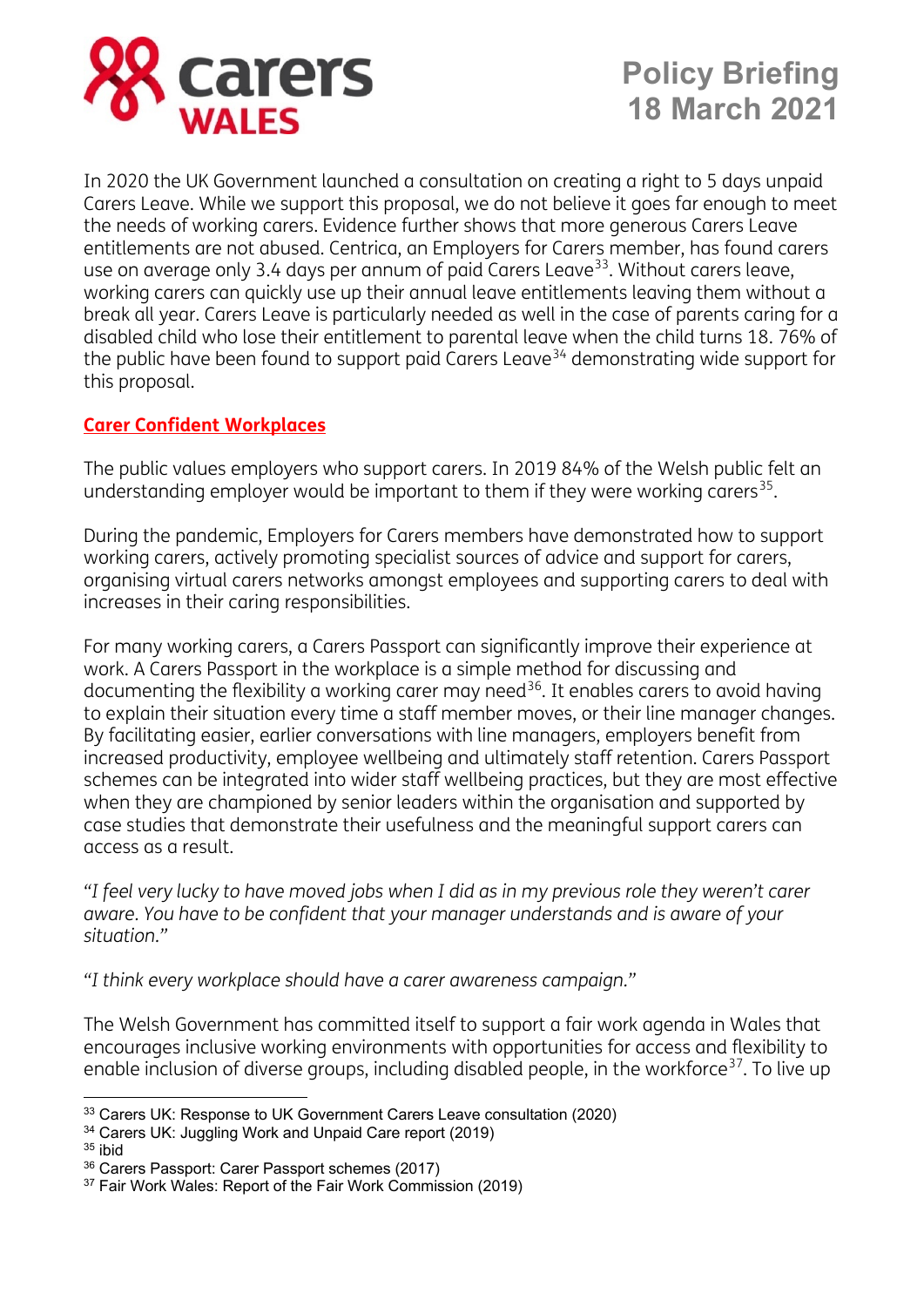

to its aspirations of creating a fair work nation, Welsh Government must expect more of employers with regards to supporting carers in the workplace.

The COVID-19 pandemic has seen huge changes in the world of work, some of which have the potential to meaningfully improve the experience of working carers moving forward. At the same time our communities have become more aware than ever of the extraordinary efforts of unpaid carers in keeping people who are ill, older or disabled safe and healthy. Governments at every level and employers in every sector must now resolve to take action and lead by example to make Wales a fairer nation for working carers.

## **Key Policy Asks**

As the national campaigning charity for unpaid carers in Wales, Carers Wales calls for the following actions to be taken by the Welsh Government to give working carers the supportive workplaces and reasonable entitlements they need and deserve.

- 1. Promote the benefits of flexible working to employers and the public.
- 2. Ensure work to increase remote working in Wales considers the needs of working carers.
- 3. Lobby for changes to UK legislation that would enable employees, or carers specifically, to make a statutory request for flexible working after 1 month in a job and end the limit of 1 flexible working request in a 12-month period.
- 4. Lobby the UK Government to ensure carers leave reaches the statute book as soon as practicable, and for it to be increased to 10 days paid leave accompanied by an entitlement to six months unpaid carers leave.
- 5. Encourage employers in Wales to introduce their own paid Carers Leave schemes to retain carers in their workforce and require carers leave as a condition of seeking public sector contracts.
- 6. Introduce paid Carers Leave for all Welsh Government employees.
- 7. Encourage all employers in Wales to introduce a Carers Passport scheme.
- 8. Encourage employers to co-create workplace carers policies with carers and their representatives in keeping with the Welsh Government's commitment to fair work and worker voice.